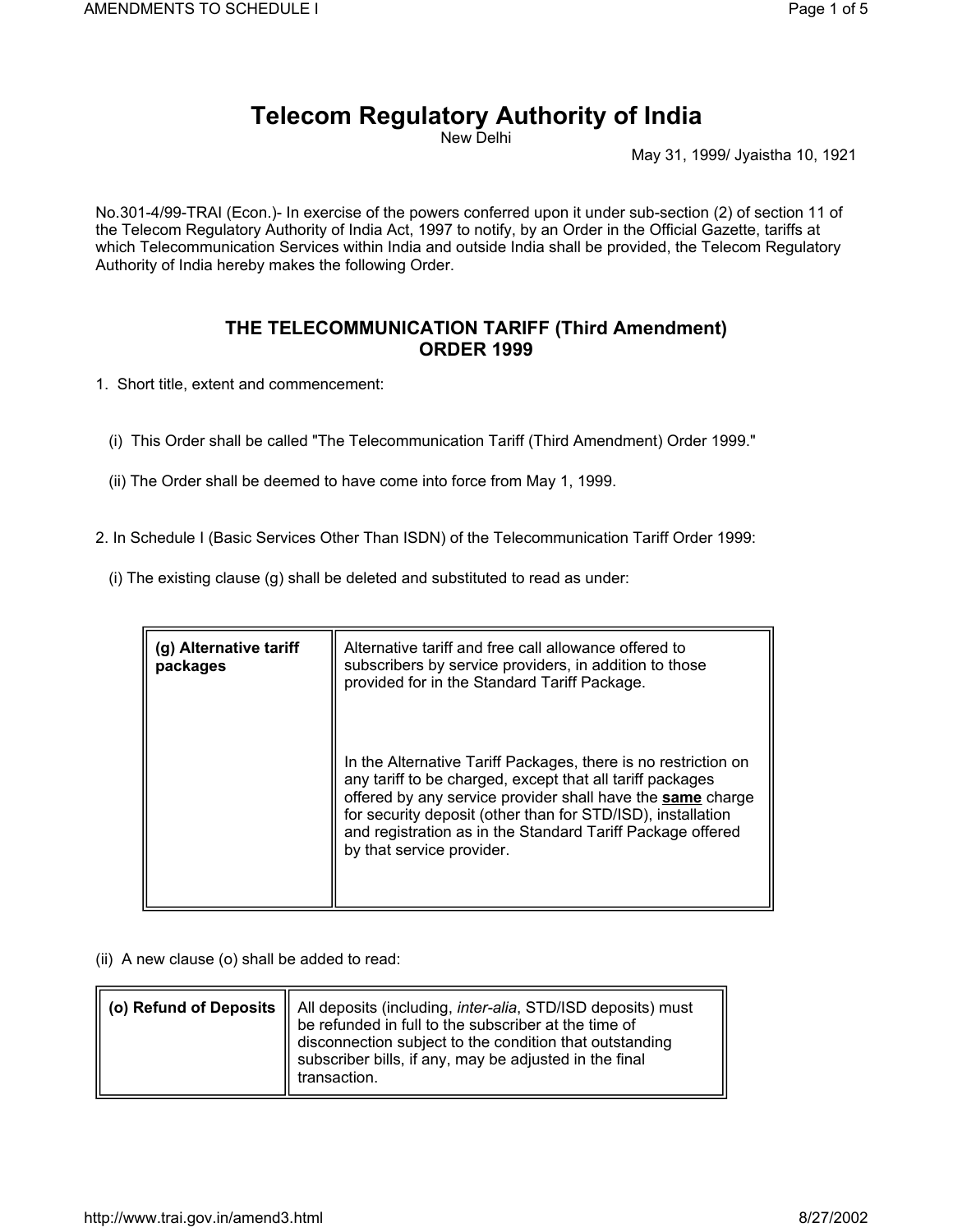3. In Schedule II (Cellular Mobile Telecom Service) of the Telecommunication Tariff Order 1999:

(i) The existing clause (b) shall be deleted and substituted to read as under:

| (b) Alternative tariff<br>packages | Alternative tariff offered to subscribers by service providers,<br>in addition to those provided for in the Standard Tariff<br>Package.                                                                                                                                                                                               |
|------------------------------------|---------------------------------------------------------------------------------------------------------------------------------------------------------------------------------------------------------------------------------------------------------------------------------------------------------------------------------------|
|                                    | In the Alternative Tariff Packages, there is no restriction on<br>any tariff to be charged, except that all tariff packages<br>offered by any service provider shall have the same charge<br>for security deposit (other than for STD/ISD) and installation<br>as in the Standard Tariff Package offered by that service<br>provider. |

(ii) A new clause (d) shall be added to read:

| (d) Refund of Deposits $\parallel$ | All deposits (including, <i>inter-alia</i> , STD/ISD deposits) must<br>be refunded in full to the subscriber at the time of<br>disconnection subject to the condition that outstanding<br>subscriber bills, if any, may be adjusted in the final<br>transaction |
|------------------------------------|-----------------------------------------------------------------------------------------------------------------------------------------------------------------------------------------------------------------------------------------------------------------|
|------------------------------------|-----------------------------------------------------------------------------------------------------------------------------------------------------------------------------------------------------------------------------------------------------------------|

4. This Order contains at Annex A, an Explanatory Memorandum that explains the reasons for this amendment to the Telecommunication Tariff Order 1999.

BY ORDER

**Harsha Vardhana Singh**

**Economic Advisor**

## **ANNEX A EXPLANATORY MEMORANDUM**

1. The tariff notifications from the service providers and the various queries raised by them suggest a need to clarify and amend the Telecommunication Tariff Order 1999 in certain respects with a view to helping customers and promoting competition in the market.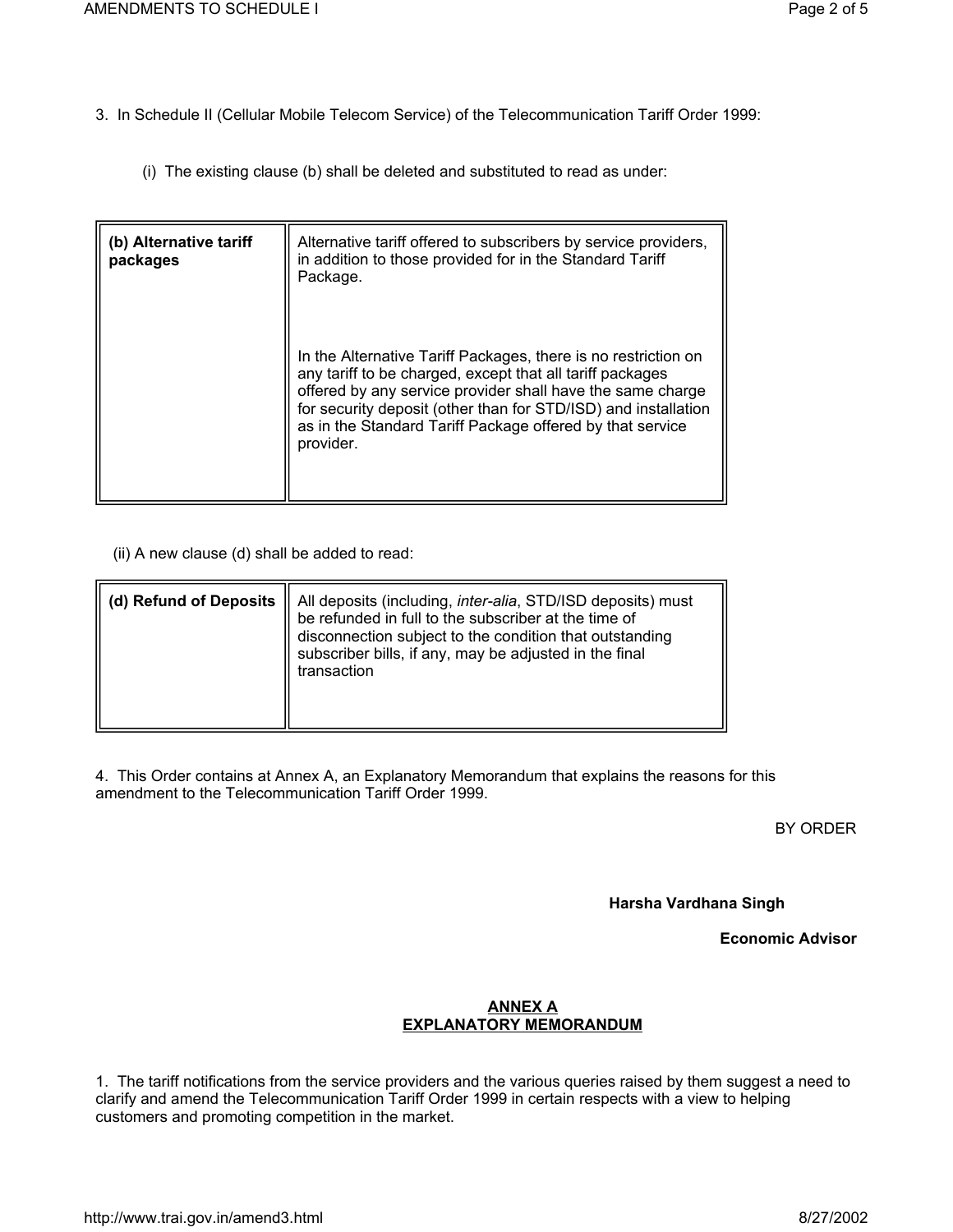2. The clarifications pertain, *inter-alia,* to certain queries from cellular mobile service providers relating to onetime charges other than those specified in the Tariff Order 1999 and the possibility of charging Wireless Planning and Co-ordination (WPC) charges in addition to the rentals and airtime charges specified for the Standard Tariff Package.

3. The Tariff Order 1999, bars service providers from charging any other initial one-time charge other than that specified in the Standard Tariff Package. This has also been communicated to the cellular mobile service providers through a letter of the Authority, dated April 26<sup>th</sup>, 1999. This letter states, *inter alia*, that: "no provision has been made for a registration charge (or any similar one-time charge, such as SIM card charge) in Schedule II for Cellular Mobile". The letter further points out that all costs relating to activation and customer acquisition and the like had been included in the cost base while deriving the Standard Tariff Package. The letter therefore, also stated that: "The Authority has decided that no additional charges towards WPC are to be recovered from the subscribers."

4. During the open house discussions on the Second Consultation Paper, several CMTS Operators were of the opinion that flexibility in pricing should be available to them. The Authority agreed with this principle and has accordingly provided for flexibility in the Tariff Order through Alternative Tariff Packages (ATP). The flexibility that the Authority had in mind however, was with respect to airtime and rental charges and not with regard to one time charges (such as membership fee and enrolment fee). The 'entry costs' to the cellular service were therefore limited to security deposit and installation charge and were specified as ceilings in Schedule II. No other one-time cost was envisaged.

5. In their tariff notifications to the Authority, a number of CMTS Operators have included in the ATPs, a onetime charge (such as membership fee and enrolment fee) in addition to the security deposit and installation charge. Since any one-time charge has to be paid up-front, this increases the cost of entry for a subscriber.

6. The Authority has analysed the tariff notifications submitted by CMTS Operators. Although entry costs are higher for certain ATPs, in a majority of the cases it appears the additional one-time charge in these ATPs provides advantage to certain class of subscribers in terms of reduced charges for monthly rental or airtime or both. It further allows for the possibility of additional consumer benefit through the competition that this flexibility is likely to create. In view of the matter, the Authority has decided to amend Telecommunication Tariff Order, 1999, to allow for this additional flexibility.

7. The Telecommunication Tariff Order, 1999, stipulated that the prevailing ceilings in the standard package shall be carried over to the ATPs. The Authority has now decided that in the ATPs, there shall be no restriction on tariffs to be charged. This permits the cost of entry for the subscriber to ATPs to be different from the cost of entry to the Standard Tariff Package. **In order to facilitate mobility between packages offered by the same CMTS Operator, the Authority has also decided that the security deposit and installation charge for all ATPs shall be the same as for the Standard Tariff Package.**

8. As an illustration, consider the following hypothetical examples.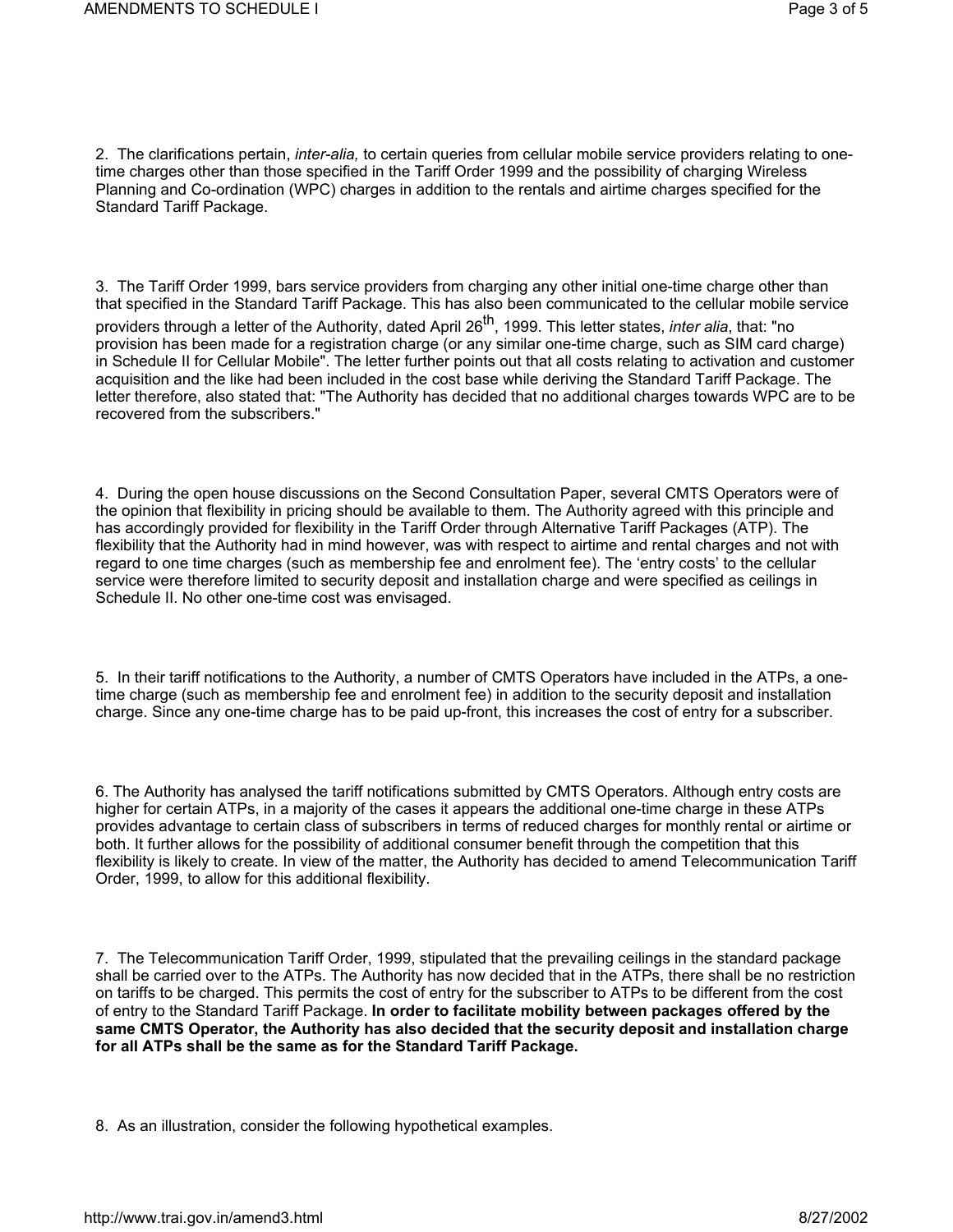Table I (All amounts in rupees)

| <b>Tariff Plan</b>           | <b>Standard</b><br>Package | <b>Alternative Tariff</b><br>Package I | <b>Alternative Tariff</b><br>Package II |
|------------------------------|----------------------------|----------------------------------------|-----------------------------------------|
| Installation fee             | 1,200                      | 1,200                                  | 1,200                                   |
| <b>Security Deposit</b>      | 3,000                      | 3,000                                  | 3,000                                   |
| Membership fee<br>(one-time) | nil                        | 5,000                                  | 1,000                                   |

Table II (All amounts in rupees)

| <b>Tariff Plan</b>           | <b>Standard</b><br>Package | <b>Alternative Tariff</b><br>Package I | <b>Alternative Tariff</b><br>Package II |
|------------------------------|----------------------------|----------------------------------------|-----------------------------------------|
| Installation fee             | 1,000                      | 1,000                                  | 1,000                                   |
| <b>Security Deposit</b>      | 2,000                      | 2,000                                  | 2,000                                   |
| Membership fee<br>(one-time) | nil                        | 4,000                                  | 1,500                                   |

Presuming the subscriber had entered the network on the Standard Tariff Package and now wishes to changeover to ATP I at the prices shown in Table I above. In this case, the subscriber shall pay an additional Rs. 5,000 as the one-time entry cost for this particular package. On the other hand, if the subscriber wishes to changeover from the Standard Package to ATP II, then the subscriber shall pay an additional Rs. 1,000 towards the one-time membership fee for this package.

9. Alternatively, consider the prices shown in Table II above. If the CMTS Operator has fixed the installation charge and security deposit for the standard package below their respective ceilings as shown in Table II, then these amounts shall carry over to the alternative packages as illustrated in the Table. **The idea of these examples is also to make clear that installation and security deposit shall not be duplicated when the subscriber changes over from one package to another.**

10. In certain tariff plans notified by CMTS Operators, it is not clear whether the entire security deposit and other deposits will be refunded. The view of the Authority is clearly that all deposits must be refunded when the subscriber leaves a network. The Authority's directive in this regard is that **all deposits must be refunded to the subscriber in full at the time of disconnection.** To the extent, the customer has an outstanding amount due to the service provider at the time of disconnection, this amount may be adjusted in the final transaction.